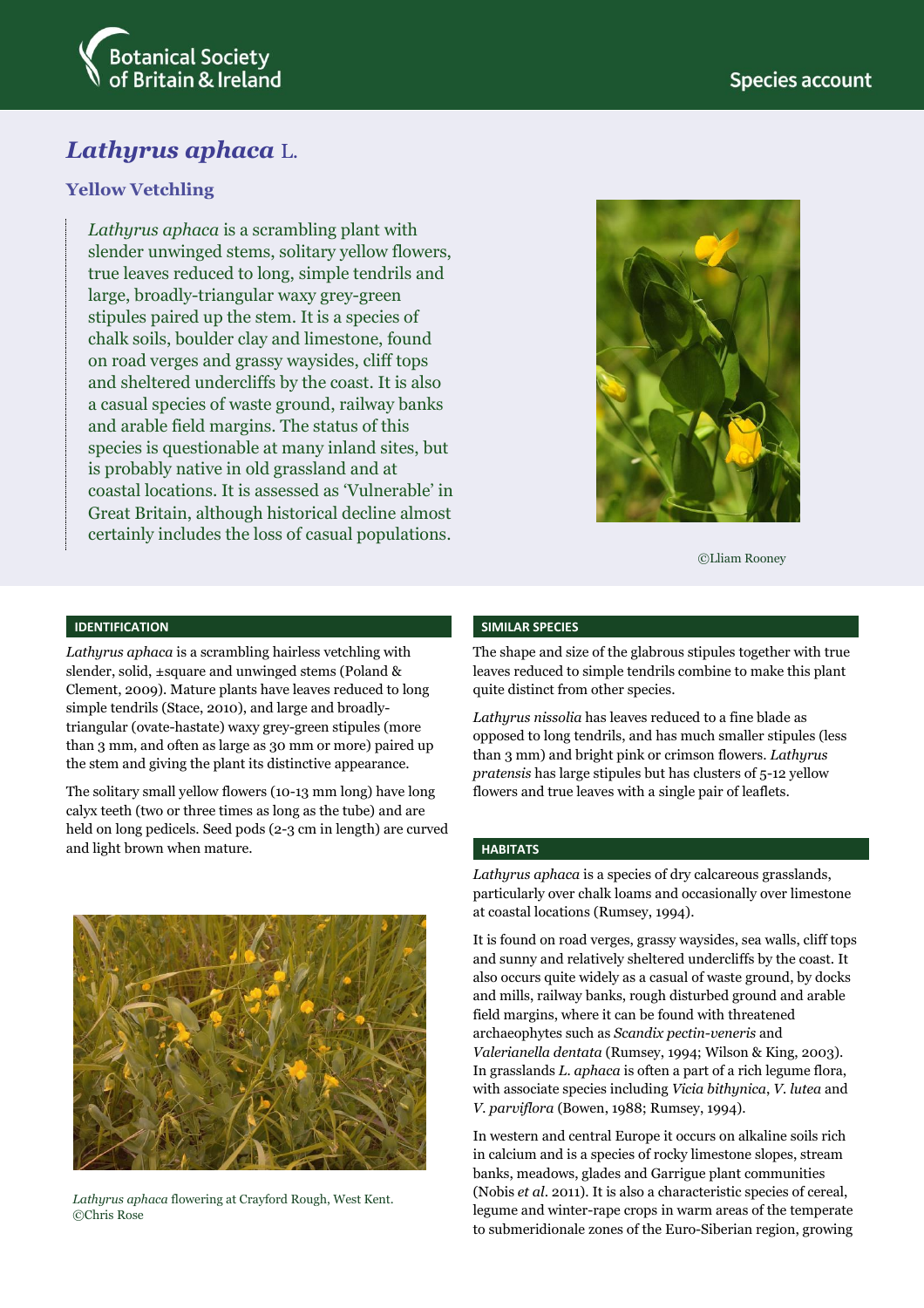with species of fertile calcareous soils e.g. *Euphorbia exigua*, *Kickxia elatine*, *K. spuria*, *Legousia speculum-veneris*, *Ranunculus arvensis*, *Valerianella dentata*, and *V. rimosa* (Kropáč, 2006).

### **BIOGEOGRAPHY**

*Lathyrus aphaca* has a Submeditteranean-Subatlantic distribution (Preston & Hill, 1997), occurring widely across Europe, North Africa, South-western and Central Asia, and is a naturalised species in North America. It is also considered a naturalised species in Poland (Nobis *et al*. 2011) and in other countries at the northern limits of its range e.g. Belgium and the Netherlands (Rumsey, 1994), but is assessed as an archaeophyte in Red Lists for Germany, the Czech Republic, Hungary and Slovakia.

In Britain *L. aphaca* is a nationally scarce plant of lowland southern and south-eastern England. Numerous casual occurrences have been reported from within its core geographic range and elsewhere, and the loss of such sites accounts for much of the historical decline detected since the mid-20th century. Doubts over its native status have led to speculation that it may be a long-established archaeophyte on calcareous soils, especially in grassland near to the coast (Pearman, 2002; Edwards & Pearman, 2004), with most inland populations probably neophyte.





The confusion over its status is in part based on historical accounts of *L. aphaca* seed arriving in the UK via a variety of means. For example, Lentil seeds originating from Turkey have been found to contain seeds of *L. aphaca* (Clement, 1979a), and in Cornwall, *L. aphaca* has been recorded as a tan-bark alien, with the contaminated plant material sold locally as a peat substitute after being imported from Turkey and Africa (Clement, 1975). In Dorset and Cambridgeshire it has occurred inland as a bird-seed alien (Clement, 1979b; Alan Leslie, pers. comm.), but it is considered to be probably native at coastal localities in Dorset and on the clays to the west of Cambridge and the chalk from Cherry Hinton to Swaffham Prior in Cambridgeshire. In Suffolk, the species persists on several protected road verges on the boulder clay, where it is probably native (Sanford & Fisk, 2010).

In Essex, although now well-established, it may have been introduced originally with legume (possibly Lucerne or Sainfoin) seed (Adams, 2016), and seed contamination most likely accounts for many inland records elsewhere. For example, in Kent *L. aphaca* was first recorded in cornfields, and roadside records are possibly a result of either colonisation from arable, or sowing after roadworks, although equally some of these records may represent the continuance of old grassland (Kitchener, 2016). In Hampshire, it is thought to be casual inland, but with a probable relict native distribution around Portsmouth (Rand & Mundell, 2011). Somerset populations are mainly found in disturbed habitats (e.g. arable, allotments, a disused airfield; Helena Crouch pers. comm.). In Wiltshire, populations considered native are found in rank, calcareous grassland, with other localities (e.g. arable fields, waste ground) probably casual (Pilkington, 2007).

Adams (2016) writes that the persistence of populations appears to depend upon the temperature not dropping below a mean of 1.5°C in February and getting warm enough (average of 17<sup>0</sup>C or greater) in summer for it to outcompete or scramble over other grassland species, as it does in crops in Pakistan, for example (Waheed *et al*., 2009). The widespread loss of the species in parts of England is likely a result of it being unintentionally introduced to areas unsuitable for its long-term persistence (i.e. too cold, or too exposed). Losses from arable habitat may also be as a result of improved seedcleaning techniques (Wilson & King, 2003).

#### **ECOLOGY**

*Lathyrus aphaca* is a winter-green annual, flowering from April until the end of August. The flowers are hermaphrodite and are pollinated by Bees and other insects. The plant is also self-fertile. Seeds germinate in the late summer and early autumn months. Seedlings persist over the winter months, but appear not to survive hard winters (Adams, 2016; Peter Stroh, pers. obs.). A series of mild winters might be responsible for the recent spread of the species in north-west Kent.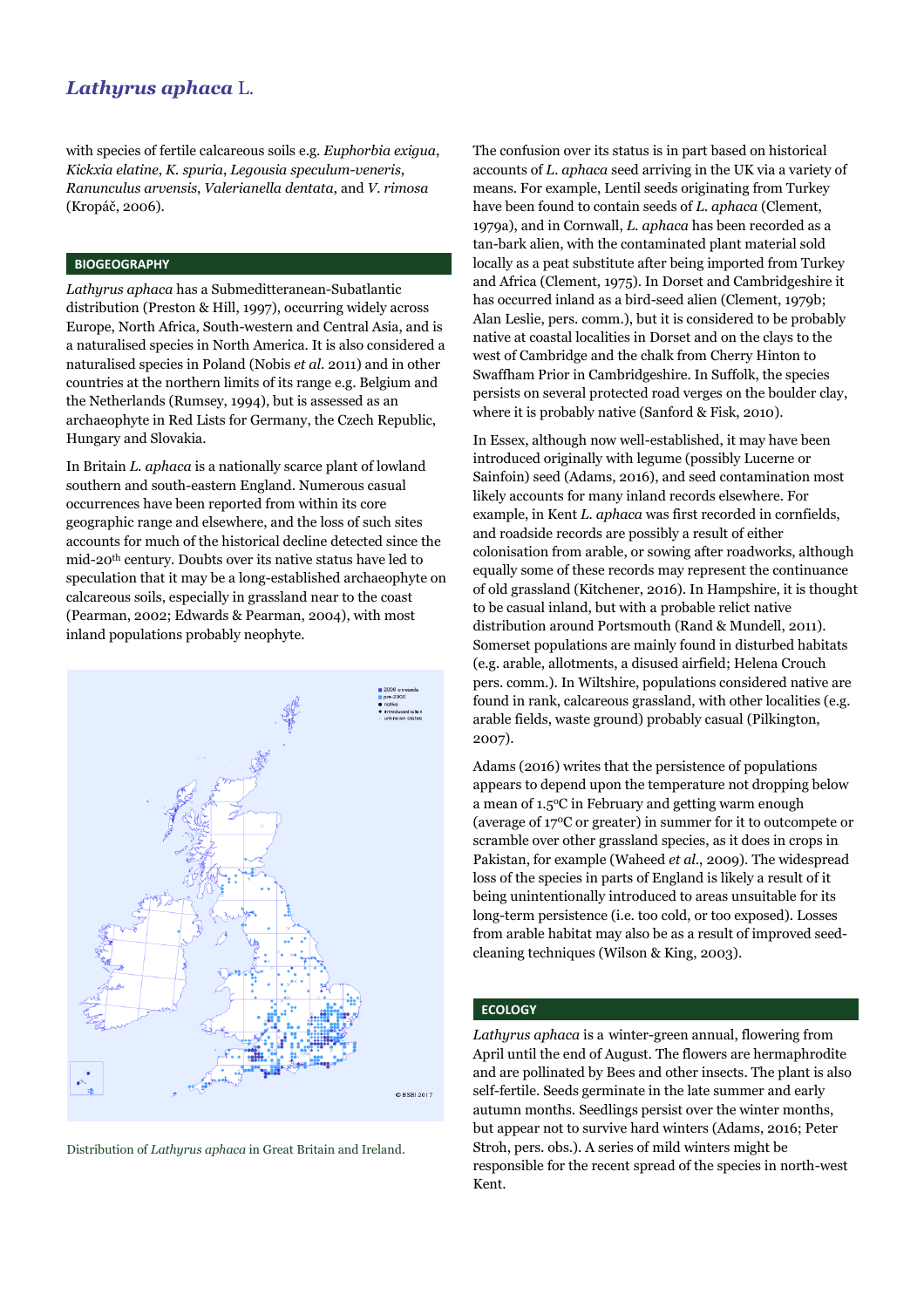Seeds (3.2-3.6 mm x 2.6-3 mm) are ellipsoid to globose, usually flattish with a glossy, smooth, dark purple-brown to black surface that is sometimes spotted or marbled (Bojňanský & Fargašová, 2007). Dormancy is imposed by an impermeable seed coat, with scarification of the surface necessary to allow imbibition. However, in a seed burial experiment by Van Assche *et al*. (2003), a small fraction of naturally 'soft seeds' (a result of climatic effects e.g. cool wet summers – see Roberts & Boddrell, 1985) germinated immediately and up to a depth of 7 cm in the soil. The majority of seeds in separate *ex situ* studies by the same authors germinated at  $10^{\circ}$ C, confirming others studies (e.g. 15<sup>o</sup>C; Tanveer *et al*. 2012) that found a relatively low temperature optimum for germination, favouring autumn or early spring. In the study by Van Assche *et al*. (2003) the majority of buried seed germinated in the first year, with a steep decline in viability thereafter. This, together with a relatively large seed size, suggests that *L. aphaca* may have a short-term persistent seed bank (see Thompson *et al*., 1993) although no other seed bank studies specifically concerning *L. aphaca* could be found to support this assumption.

Globally, there are a number of varieties based on differences in flower size, corolla colour and the number of flowers per peduncle, with maximum variability in Anatolia (Davis, 1970; Sahin *et al*., 2000). Sharmar & Kumar (2012) found that the large stipules of *L. aphaca* act as the principal photosynthetic organs, as they possess all the cells and tissues that characterise photosynthetic leaves, whilst the true leaves (reduced to tendrils) are devoid of palisade tissue.

*Lathyrus aphaca* is cultivated for human consumption (although ingesting large quantities of seed can cause a serious disease of the nervous system known as 'lathyrism') and feed for livestock in South Asia and the Mediterranean. However, crops are susceptible to attack and infestation from the broomrape *Orobanche crenata* (Sillero *et al*., 2005).

### **THREATS**

Populations in coastal areas and in old calcareous grassland inland appear to be stable, and the majority of decline is from inland areas where, in large part, the species was probably only ever casual. Application of herbicide or the loss of marginal habitat is likely to have led to the loss of some arable populations, and a lack of management leading to scrub encroachment, or conversely too much cutting in the summer and early autumn, may have resulted in the loss of some grassland populations.

### **MANAGEMENT**

Extant, long-term persistent sites are either cut in late autumn, grazed by livestock or, particularly at coastal undercliff sites, grazed by rabbits and otherwise left unmanaged.

#### **REFERENCES**

- Adams, K.J. 2016. *Lathyrus aphaca* L. Online 3rd Flora of Essex
- [http://www.kenadams.org.uk/esb/Lathyrus%20aphaca.ht](http://www.kenadams.org.uk/esb/Lathyrus%20aphaca.htm) [m.](http://www.kenadams.org.uk/esb/Lathyrus%20aphaca.htm)
- Bojňanský, V. & Fargašová, A. 2007. *Atlas of seed and fruits of Central and East-European Flora*. Springer, The Netherlands.
- Bowen, H.J.M. 1988. Reports of field meetings. *BSBI News* 50:44.
- Clement, E.J. 1975. Adventive News No. 3. *BSBI News* 10: 12- 15.
- Clement, E.J. 1979a. Adventive News No. 15. *BSBI News* 23: 8-14.

Clement, E.J. 1979b. Adventive News No. 14. *BSBI News* 22: 12-17.

- Davis, P.H. 1970. *Flora of Turkey and East Aegean Island*, 3. Edinburgh University Press, pp. 328-369.
- Kitchener, G. 2016. *Lathyrus aphaca*. Kent Rare Plant Register draft species account. Accessed via [http://bsbi.org/kent.](http://bsbi.org/kent)
- Kropáč, Z. 2006. Segetal vegetation in the Czech Republic: synthesis and syntaxonomical revision. *Preslia* 78: 123-209.
- Nobis, A., Nobis, M. & Urbisz, A. 2011. *Lathyrus aphaca* L.: the distribution, habitats and remarks on the status of the species in Poland. *Acta Societatis Botanicorum Poloniae* 80:237-244.
- Pearman, D.A. 2002. *Lathyrus aphaca* L. In: Preston, C.D., Pearman, D.A. & Dines, T.D. (eds & comps). *New Atlas of the British and Irish Flora*. p.388. Oxford University Press, Oxford.
- Pilkington, S. 2007. *Wiltshire Rare Plant Register: The rare and threatened vascular plants of north and south Wiltshire*. Privately published, Wiltshire.
- Poland, J. & Clement, E. 2009. *The Vegetative Key to the British Flora*. Botanical Society of the British Isles (BSBI), London.
- Rand, M. & Mundell, T. 2011. *Hampshire Rare Plant Register*. Trollius Publications.
- Roberts, H.A. & Boddrell, J.E. 1985. Seed survival and seasonal pattern of seedling emergence in some Leguminosae. *Annals of Applied Biology* 106: 125–132.
- Rumsey, F.J. 1994. *Lathyrus aphaca*. In: Stewart, A., Pearman, D.A. & Preston, C.D. *Scarce Plants in Britain*. p. 232. Joint Nature Conservation Committee, Peterborough.
- Sahin, A., Genç, H. & Bagci, E. 2000. Cytotaxonomic investigations on some *Lathyrus* L. species growing in eastern Mediterranean and southern Aegean regions—II. *Acta Botanica Gallica* 147: 243-256.